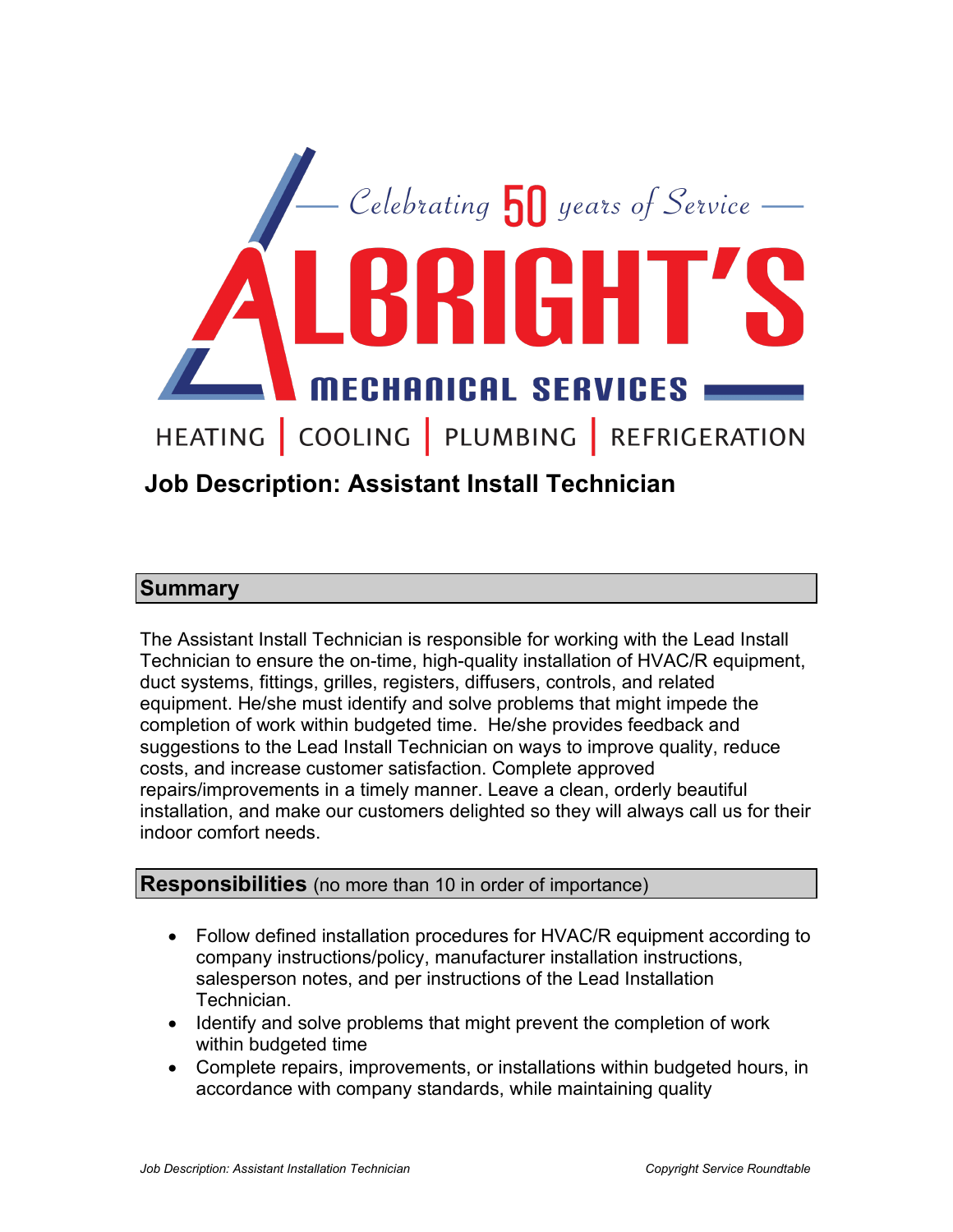- Start-up new equipment and verify correct operation
- Clean equipment and work area. Leave a beautiful installation.
- Ensure complete customer satisfaction and/or salesperson/supervisor sign-off upon completion of work
- Learn and advance skills to be promoted to Lead Installation Technician. Acquire sufficient knowledge, skills, training, and information to achieve peak performance, continuous improvement, and a positive, productive work environment consistent with company goals and objectives
- Complete all paperwork required by management and record hours and all materials used. Collect for work performed if applicable.
- Keep assigned service vehicle organized, clean, and stocked properly
- Perform other duties as assigned

#### **Requirements**

- Ability to follow and perform installation procedures for HVAC/R equipment and trouble-shoot problems.
- Ability to follow controls/wiring schematic
- Ability to braze/solder/weld, and perform minor field fabrication.
- Ability to communicate clearly in a friendly, personable way with customers and coworkers.
- EPA certified
- Valid social security card, driver's license and a clean driving record
- Well groomed, neat appearance.
- Strong attention to detail with a desire and ability to complete the job correctly the first time
- Understands and follows proper safety techniques
- NATE certification a plus

# **Physical Demands**

To adequately perform the duties of this job the employee is regularly and routinely required to sit; stand, walk, stoop, use hands to finger, handle controls; hear, and talk. The employee frequently is required to reach with hands and arms. The employee must be able to climb ladders, work in hot and cold environments, and work in small crawl spaces. The employee must regularly lift and/or move up to 100 pounds. Specific vision abilities required by this job include close vision and the ability to adjust focus.

## **Work Environment**